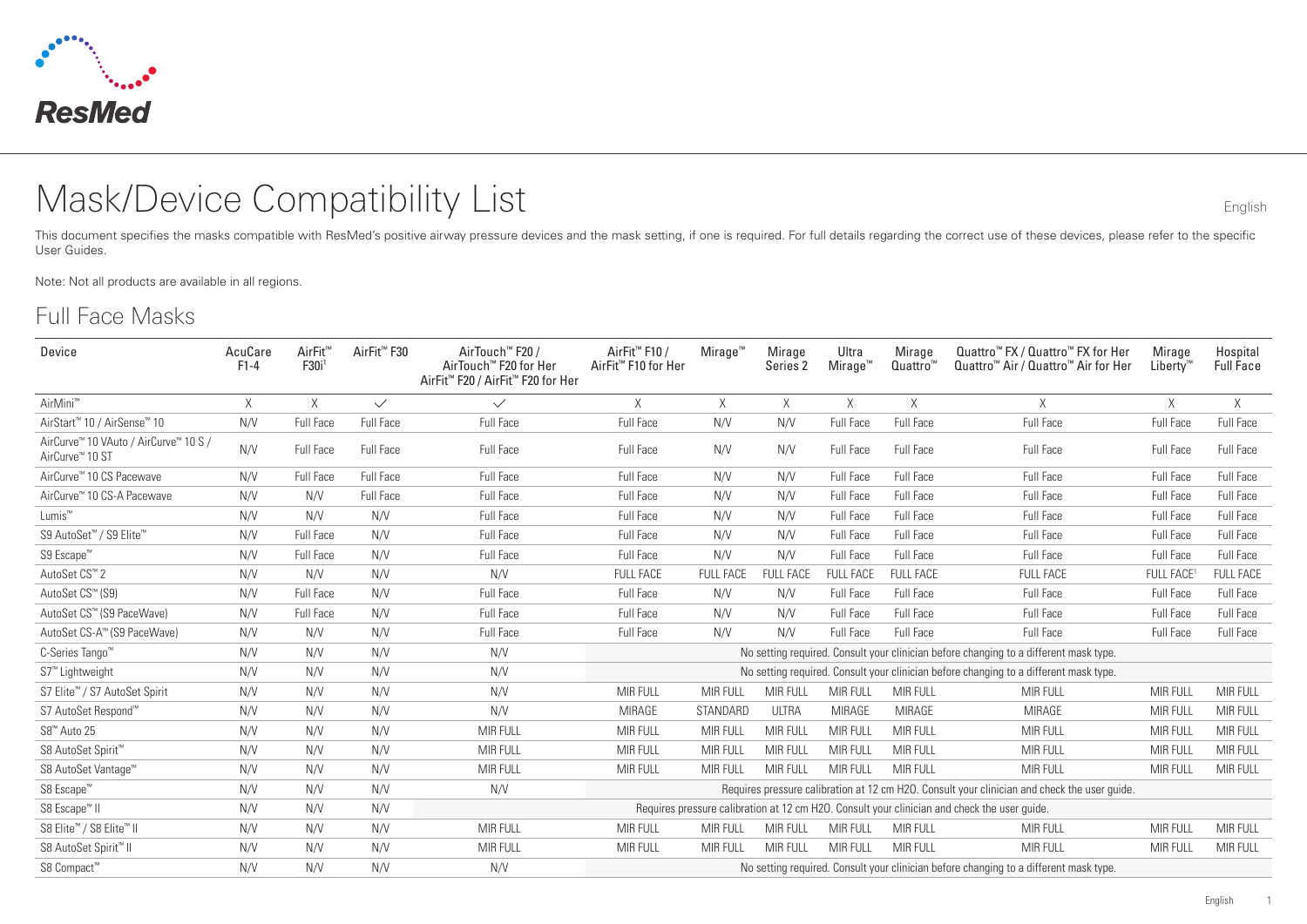| Device                                                     | AcuCare<br>F1-4  | AirFit <sup>™</sup><br>F30i <sup>1</sup> | AirFit <sup>™</sup> F30 | AirTouch™ F20 /<br>AirTouch™ F20 for Her<br>AirFit <sup>™</sup> F20 / AirFit <sup>™</sup> F20 for Her | AirFit <sup>™</sup> F10 /<br>AirFit <sup>™</sup> F10 for Her | $M$ irage <sup>"</sup> | Mirage<br>Series 2 | Ultra<br>Mirage <sup>™</sup> | Mirage<br>Quattro™ | Quattro <sup>™</sup> FX / Quattro™ FX for Her<br>Quattro <sup>™</sup> Air / Quattro™ Air for Her | Mirage<br>$Libertv^{\mathsf{w}}$ | Hospital<br><b>Full Face</b> |
|------------------------------------------------------------|------------------|------------------------------------------|-------------------------|-------------------------------------------------------------------------------------------------------|--------------------------------------------------------------|------------------------|--------------------|------------------------------|--------------------|--------------------------------------------------------------------------------------------------|----------------------------------|------------------------------|
| VPAP <sup>™</sup> III / VPAP™ III ST                       | N/V              | N/V                                      | N/V                     | N/V                                                                                                   | <b>MIR FULL</b>                                              | MIR FULL               | <b>MIR FULL</b>    | MIR FULL                     | <b>MIR FULL</b>    | MIR FULL                                                                                         | MIR FULL                         | MIR FULL                     |
| VPAP <sup>™</sup> III ST-A                                 | N/V              | N/V                                      | N/V                     | N/V                                                                                                   | MIR FULL                                                     | <b>MIR FULL</b>        | <b>MIR FULL</b>    | <b>MIR FULL</b>              | MIR FULL           | MIR FULL                                                                                         | <b>MIR FULL</b>                  | <b>MIR FULL</b>              |
| VPAP <sup>™</sup> IV / VPAP™ IV ST                         | N/V              | N/V                                      | N/V                     | <b>MIR FULL</b>                                                                                       | MIR FULL                                                     | MIR FULL               | MIR FULL           | MIR FULL                     | MIR FULL           | MIR FULL                                                                                         | <b>MIR FULL</b>                  | <b>MIR FULL</b>              |
| VPAP <sup>™</sup> Adapt SV                                 | N/V              | N/V                                      | N/V                     | N/V                                                                                                   | <b>FULL FACE</b>                                             | <b>FULL FACE</b>       | <b>FULL FACE</b>   | <b>FULL FACE</b>             | <b>FULL FACE</b>   | <b>FULL FACE</b>                                                                                 | <b>FULL FACE</b>                 | <b>FULL FACE</b>             |
| VPAP <sup>™</sup> Adapt (S9)                               | N/V              | <b>Full Face</b>                         | N/V                     | Full Face                                                                                             | <b>Full Face</b>                                             | N/V                    | N/V                | Full Face                    | Full Face          | <b>Full Face</b>                                                                                 | Full Face                        | <b>Full Face</b>             |
| VPAP <sup>™</sup> Adapt (S9 PaceWave)                      | N/V              | <b>Full Face</b>                         | N/V                     | Full Face                                                                                             | <b>Full Face</b>                                             | N/V                    | N/V                | Full Face                    | Full Face          | Full Face                                                                                        | <b>Full Face</b>                 | <b>Full Face</b>             |
| VPAP <sup>™</sup> Malibu                                   | N/V              | N/V                                      | N/V                     | N/V                                                                                                   | <b>FULL FACE</b>                                             | <b>FULL FACE</b>       | <b>FULL FACE</b>   | <b>FULL FACE</b>             | <b>FULL FACE</b>   | <b>FULL FACE</b>                                                                                 | <b>FULL FACE</b>                 | <b>FULL FACE</b>             |
| VPAP <sup>™</sup> Auto 25                                  | N/V              | N/V                                      | N/V                     | <b>MIR FULL</b>                                                                                       | <b>MIR FULL</b>                                              | <b>MIR FULL</b>        | MIR FULL           | <b>MIR FULL</b>              | MIR FULL           | MIR FULL                                                                                         | <b>MIR FULL</b>                  | <b>MIR FULL</b>              |
| Auto 25 (S9)                                               | N/V              | <b>Full Face</b>                         | N/V                     | Full Face                                                                                             | <b>Full Face</b>                                             | N/V                    | N/V                | Full Face                    | Full Face          | <b>Full Face</b>                                                                                 | <b>Full Face</b>                 | <b>Full Face</b>             |
| VPAP <sup>™</sup> S / VPAP <sup>™</sup> ST                 | N/V              | N/V                                      | N/V                     | MIR FULL                                                                                              | MIR FULL                                                     | <b>MIR FULL</b>        | MIR FULL           | <b>MIR FULL</b>              | MIR FULL           | MIR FULL                                                                                         | <b>MIR FULL</b>                  | <b>MIR FULL</b>              |
| VPAP <sup>™</sup> S (S9) / VPAP <sup>™</sup> ST (S9)       | N/V              | <b>Full Face</b>                         | N/V                     | Full Face                                                                                             | <b>Full Face</b>                                             | N/V                    | N/V                | Full Face                    | <b>Full Face</b>   | <b>Full Face</b>                                                                                 | <b>Full Face</b>                 | <b>Full Face</b>             |
| VPAP <sup>™</sup> ST-A (S9)                                | N/V              | N/V                                      | N/V                     | Full Face                                                                                             | <b>Full Face</b>                                             | N/V                    | N/V                | Full Face                    | Full Face          | Full Face                                                                                        | Full Face                        | <b>Full Face</b>             |
| VPAP™ ST (S9 iVAPS) /<br>VPAP <sup>™</sup> ST-A (S9 iVAPS) | N/V              | N/V                                      | N/V                     | Full Face                                                                                             | <b>Full Face</b>                                             | N/V                    | N/V                | Full Face                    | Full Face          | <b>Full Face</b>                                                                                 | <b>Full Face</b>                 | <b>Full Face</b>             |
| S9 VPAP <sup>™</sup> Tx                                    | N/V              | Full Face <sup>2</sup>                   | N/V                     | N/V                                                                                                   | Full Face                                                    | N/V                    | N/V                | Full Face                    | Full Face          | <b>Full Face</b>                                                                                 | <b>Full Face</b>                 | Full Face                    |
| VPAP <sup>™</sup> Tx                                       | N/V              | N/V                                      | N/V                     | N/V                                                                                                   | <b>FULL FACE</b>                                             | N/V                    | N/V                | <b>FULL FACE</b>             | <b>FULL FACE</b>   | <b>FULL FACE</b>                                                                                 | <b>FULL FACE</b>                 | <b>FULL FACE</b>             |
| Stellar <sup>™</sup>                                       | N/V              | N/V                                      | N/V                     | <b>FULL FACE</b>                                                                                      | <b>FULL FACE</b>                                             | N/V                    | N/V                | <b>FULL FACE</b>             | <b>FULL FACE</b>   | <b>FULL FACE</b>                                                                                 | <b>FULL FACE</b>                 | <b>FULL FACE</b>             |
| VS Ultra <sup>™</sup> / VS Integra <sup>™</sup>            | $\checkmark$     | N/V                                      | N/V                     | N/V                                                                                                   | $\checkmark$                                                 | N/V                    | N/V                | $\checkmark$                 | $\checkmark$       | N/V                                                                                              | $\checkmark$                     | $\checkmark$                 |
| VS III <sup>™</sup>                                        | N/V              | N/V                                      | N/V                     | N/V                                                                                                   | $\checkmark$                                                 | N/V                    | N/V                | $\checkmark$                 | $\checkmark$       | N/V                                                                                              | $\checkmark$                     | $\checkmark$                 |
| Astral <sup>™</sup>                                        | <b>FULL FACE</b> | N/V                                      | N/V                     | <b>FULL FACE</b>                                                                                      | N/V                                                          | N/V                    | N/V                | <b>FULL FACE</b>             | <b>FULL FACE</b>   | <b>FULL FACE</b>                                                                                 | <b>FULL FACE</b>                 | <b>FULL FACE</b>             |

1 SmartStop may not operate as described when using this mask with some CPAP or bi-level devices.

2 Excluding PAC and iVAPS modes. Only compatible for pressure range 4 - 25 cm H2O.

 $N/V$  = The mask has not been validated for this device.  $\checkmark$  = Compatible X = Not Compatible

### Nasal Masks 1

| Device                                                               | AirFit <sup>™</sup> N30i <sup>1</sup> /<br>AirFit <sup>"</sup> N30 | AirFit <sup>™</sup> N20<br>Classic | AirFit <sup>™</sup> N20 /<br>AirFit™ N20 for Her | AirTouch™ N20 /<br>AirTouch™ N20 for Her | AirFit <sup>™</sup> N10 /<br>AirFit <sup>™</sup> N10 for Her | Swift <sup>™</sup> FX Nano /<br>Swift <sup>™</sup> FX Nano for Her | Mirage <sup>™</sup> FX /<br>Mirage FX <sup>™</sup> for Her | Mirage<br>Activa <sup>™</sup> LT | Mirage <sup>w</sup><br>SoftGel | Hospital Nasal |
|----------------------------------------------------------------------|--------------------------------------------------------------------|------------------------------------|--------------------------------------------------|------------------------------------------|--------------------------------------------------------------|--------------------------------------------------------------------|------------------------------------------------------------|----------------------------------|--------------------------------|----------------|
| AirMini <sup>™</sup>                                                 | X                                                                  | $\checkmark$                       | $\checkmark$                                     | N/V                                      | X                                                            | X                                                                  |                                                            | X                                | X                              | X              |
| AirStart <sup>™</sup> 10 / AirSense <sup>™</sup> 10                  | Pillows                                                            | Pillows                            | Pillows                                          | Pillows                                  | Pillows                                                      | Pillows                                                            | Nasal                                                      | Nasal                            | Nasal                          | Nasal          |
| AirCurve™ 10 VAuto / AirCurve™ 10 S /<br>AirCurve <sup>™</sup> 10 ST | Pillows                                                            | Pillows                            | Pillows                                          | Pillows                                  | Pillows                                                      | Pillows                                                            | Nasal                                                      | Nasal                            | Nasal                          | Nasal          |
| AirCurve™ 10 CS Pacewave                                             | Pillows                                                            | Pillows                            | Pillows                                          | Pillows                                  | Pillows                                                      | Pillows                                                            | Nasal                                                      | Nasal                            | Nasal                          | Nasal          |
| AirCurve™ 10 CS-A Pacewave                                           | N/V                                                                | Pillows                            | Pillows                                          | Pillows                                  | Pillows                                                      | Pillows                                                            | Nasal                                                      | Nasal                            | Nasal                          | Nasal          |
| Lumis <sup>™</sup>                                                   | N/V                                                                | Pillows                            | Pillows                                          | Pillows                                  | Pillows                                                      | Pillows                                                            | Nasal                                                      | Nasal                            | Nasal                          | Nasal          |
| S9 AutoSet™ / S9 Elite™                                              | Pillows                                                            | Pillows                            | Pillows                                          | Pillows                                  | Pillows                                                      | Pillows                                                            | Nasal                                                      | Nasal                            | Nasal                          | Nasal          |
| S9 Escape <sup>™</sup>                                               | Pillows                                                            | Pillows                            | Pillows                                          | Pillows                                  | Pillows                                                      | Pillows                                                            | Nasal                                                      | Nasal                            | Nasal                          | Nasal          |
| AutoSet CS <sup>™</sup> 2                                            | N/V                                                                | N/V                                | N/V                                              | N/V                                      | N/V                                                          | N/V                                                                | VISTA <sup>1</sup>                                         | <b>ACTIVA</b>                    | <b>ACTIVA</b>                  | <b>VISTA</b>   |
| AutoSet CS™ (S9)                                                     | Pillows                                                            | Pillows                            | Pillows                                          | Pillows                                  | Pillows                                                      | Pillows                                                            | Nasal                                                      | Nasal                            | Nasal                          | Nasal          |
| AutoSet CS™ (S9 PaceWave)                                            | Pillows                                                            | Pillows                            | Pillows                                          | Pillows                                  | Pillows                                                      | Pillows                                                            | Nasal                                                      | Nasal                            | Nasal                          | Nasal          |
| AutoSet CS-A™ (S9 PaceWave)                                          | N/V                                                                | Pillows                            | Pillows                                          | Pillows                                  | Pillows                                                      | Pillows                                                            | Nasal                                                      | Nasal                            | Nasal                          | Nasal          |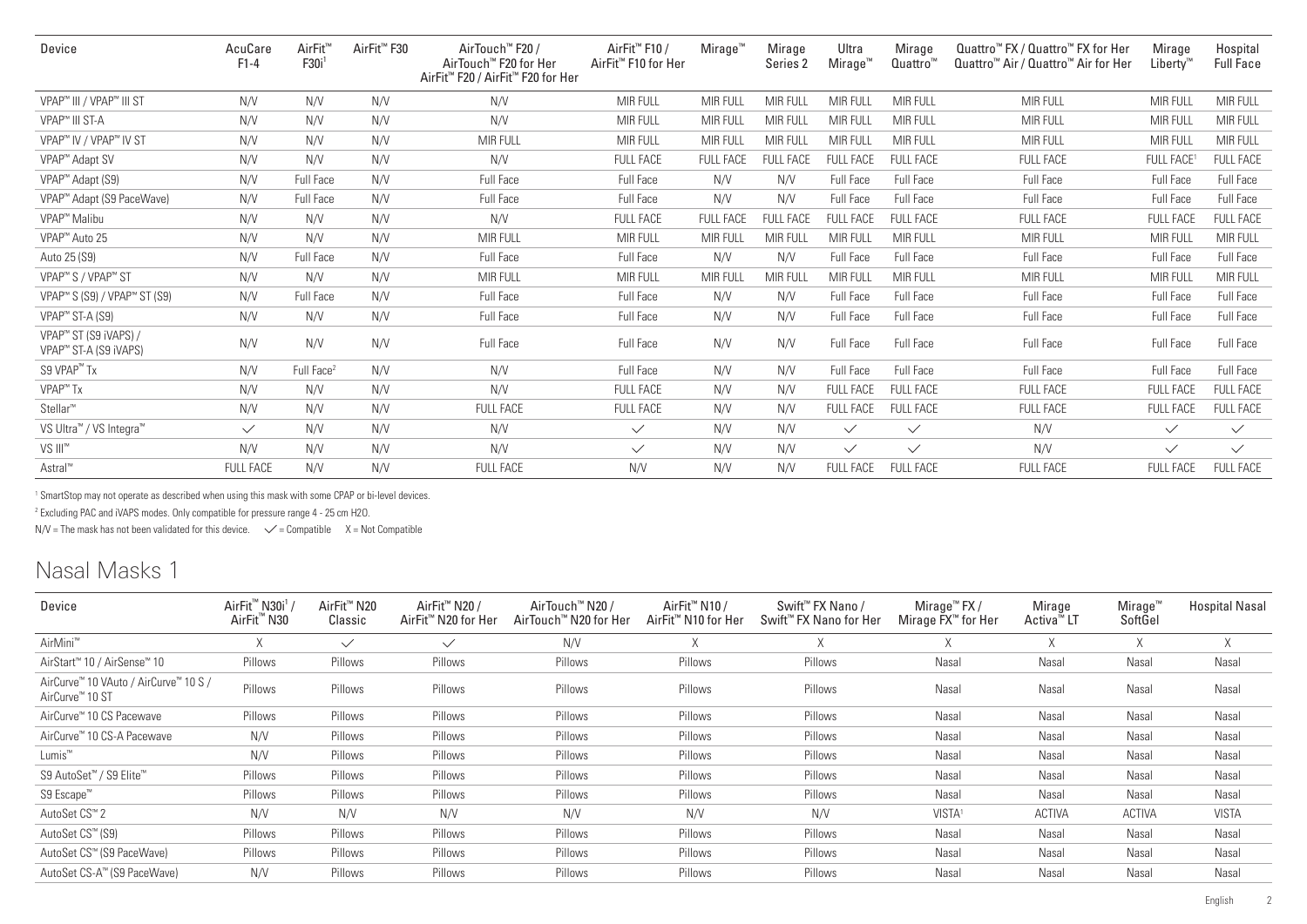| Device                                                                 | AirFit <sup>™</sup> N30i <sup>1</sup> /<br>AirFit <sup>™</sup> N30 | AirFit <sup>™</sup> N20<br>Classic | AirFit <sup>™</sup> N20 /<br>AirFit™ N20 for Her | AirTouch™ N20 /<br>AirTouch™ N20 for Her                                                     | AirFit <sup>™</sup> N10 /<br>AirFit™ N10 for Her | Swift <sup>™</sup> FX Nano /<br>Swift <sup>™</sup> FX Nano for Her                           | Mirage <sup>™</sup> FX /<br>Mirage FX <sup>™</sup> for Her                            | Mirage<br>Activa <sup>™</sup> LT | Mirage <sup><math>w</math></sup><br>SoftGel | <b>Hospital Nasal</b> |
|------------------------------------------------------------------------|--------------------------------------------------------------------|------------------------------------|--------------------------------------------------|----------------------------------------------------------------------------------------------|--------------------------------------------------|----------------------------------------------------------------------------------------------|---------------------------------------------------------------------------------------|----------------------------------|---------------------------------------------|-----------------------|
| C-Series Tango <sup>™</sup>                                            | N/V                                                                | N/V                                | N/V                                              | N/V                                                                                          | N/V                                              | N/V                                                                                          | No setting required. Consult your clinician before changing to a different mask type. |                                  |                                             |                       |
| S7 <sup>™</sup> Lightweight                                            | N/V                                                                | N/V                                | N/V                                              | N/V                                                                                          | N/V                                              | N/V                                                                                          | No setting required. Consult your clinician before changing to a different mask type. |                                  |                                             |                       |
| S7 Elite™ / S7 AutoSet Spirit                                          | N/V                                                                | N/V                                | N/V                                              | N/V                                                                                          | N/V                                              | N/V                                                                                          | STANDARD                                                                              | STANDARD                         | STANDARD                                    | STANDARD              |
| S7 AutoSet Respond™                                                    | N/V                                                                | N/V                                | N/V                                              | N/V                                                                                          | N/V                                              | N/V                                                                                          | STANDARD                                                                              | STANDARD                         | STANDARD                                    | STANDARD              |
| S8 <sup>™</sup> Auto 25                                                | N/V                                                                | N/V                                | <b>SWIFT</b>                                     | <b>SWIFT</b>                                                                                 | <b>SWIFT</b>                                     | <b>SWIFT</b>                                                                                 | STANDARD                                                                              | <b>ACTIVA</b>                    | ACTIVA                                      | STANDARD              |
| S8 AutoSet Spirit <sup>™</sup>                                         | N/V                                                                | N/V                                | <b>SWIFT</b>                                     | SWIFT                                                                                        | <b>SWIFT</b>                                     | <b>SWIFT</b>                                                                                 | STANDARD                                                                              | <b>ACTIVA</b>                    | <b>ACTIVA</b>                               | STANDARD              |
| S8 AutoSet Vantage™                                                    | N/V                                                                | N/V                                | <b>SWIFT</b>                                     | <b>SWIFT</b>                                                                                 | <b>SWIFT</b>                                     | <b>SWIFT</b>                                                                                 | STANDARD                                                                              | <b>ACTIVA</b>                    | <b>ACTIVA</b>                               | STANDARD              |
| S8 Escape <sup>™</sup>                                                 | N/V                                                                | N/V                                | N/V                                              | N/V                                                                                          |                                                  | Requires pressure calibration at 12 cm H2O. Consult your clinician and check the user guide. |                                                                                       |                                  |                                             |                       |
| S8 Escape <sup>™</sup> II                                              | N/V                                                                | N/V                                |                                                  |                                                                                              |                                                  | Requires pressure calibration at 12 cm H2O. Consult your clinician and check the user quide. |                                                                                       |                                  |                                             |                       |
| S8 Elite™ / S8 Elite™ II                                               | N/V                                                                | N/V                                | <b>SWIFT</b>                                     | SWIFT                                                                                        | <b>SWIFT</b>                                     | <b>SWIFT</b>                                                                                 | STANDARD                                                                              | <b>ACTIVA</b>                    | <b>ACTIVA</b>                               | STANDARD              |
| S8 AutoSet Spirit™ II                                                  | N/V                                                                | N/V                                | <b>SWIFT</b>                                     | <b>SWIFT</b>                                                                                 | <b>SWIFT</b>                                     | <b>SWIFT</b>                                                                                 | STANDARD                                                                              | <b>ACTIVA</b>                    | <b>ACTIVA</b>                               | STANDARD              |
| S8 Compact™                                                            | N/V                                                                | N/V                                | N/V                                              | No setting required. Consult your clinician before changing to a different mask type.<br>N/V |                                                  |                                                                                              |                                                                                       |                                  |                                             |                       |
| VPAP™ III / VPAP™ III ST                                               | N/V                                                                | N/V                                | N/V                                              | N/V                                                                                          | MIRAGE                                           | <b>MIRAGE</b>                                                                                | STANDARD                                                                              | STANDARD                         | STANDARD                                    | N/V                   |
| VPAP <sup>™</sup> III ST-A                                             | N/V                                                                | N/V                                | N/V                                              | N/V                                                                                          | <b>MIRAGE</b>                                    | <b>MIRAGE</b>                                                                                | STANDARD                                                                              | STANDARD                         | STANDARD                                    | N/V                   |
| VPAP <sup>™</sup> IV / VPAP <sup>™</sup> IV ST                         | N/V                                                                | N/V                                | <b>SWIFT</b>                                     | <b>SWIFT</b>                                                                                 | <b>SWIFT</b>                                     | <b>SWIFT</b>                                                                                 | STANDARD                                                                              | <b>ACTIVA</b>                    | <b>ACTIVA</b>                               | STANDARD              |
| VPAP <sup>™</sup> Adapt SV                                             | N/V                                                                | N/V                                | N/V                                              | N/V                                                                                          | N/V                                              | N/V                                                                                          | VISTA <sup>1</sup>                                                                    | <b>ACTIVA</b>                    | <b>ACTIVA</b>                               | <b>VISTA</b>          |
| VPAP <sup>™</sup> Adapt (S9)                                           | Pillows                                                            | Pillows                            | Pillows                                          | Pillows                                                                                      | Pillows                                          | Pillows                                                                                      | Nasal                                                                                 | Nasal                            | Nasal                                       | Nasal                 |
| VPAP <sup>™</sup> Adapt (S9 PaceWave)                                  | Pillows                                                            | Pillows                            | Pillows                                          | Pillows                                                                                      | Pillows                                          | Pillows                                                                                      | Nasal                                                                                 | Nasal                            | Nasal                                       | Nasal                 |
| VPAP <sup>™</sup> Malibu                                               | N/V                                                                | N/V                                | N/V                                              | N/V                                                                                          | SWIFT                                            | <b>SWIFT</b>                                                                                 | VISTA <sup>1</sup>                                                                    | N/V                              | N/V                                         | MERIDIAN              |
| VPAP <sup>™</sup> Auto 25                                              | N/V                                                                | N/V                                | <b>SWIFT</b>                                     | SWIFT                                                                                        | <b>SWIFT</b>                                     | <b>SWIFT</b>                                                                                 | STANDARD                                                                              | <b>ACTIVA</b>                    | <b>ACTIVA</b>                               | STANDARD              |
| Auto 25 (S9)                                                           | Pillows                                                            | Pillows                            | Pillows                                          | Pillows                                                                                      | Pillows                                          | Pillows                                                                                      | Nasal                                                                                 | Nasal                            | Nasal                                       | Nasal                 |
| VPAP <sup>™</sup> S / VPAP <sup>™</sup> ST                             | N/V                                                                | N/V                                | <b>SWIFT</b>                                     | SWIFT                                                                                        | <b>SWIFT</b>                                     | <b>SWIFT</b>                                                                                 | STANDARD                                                                              | <b>ACTIVA</b>                    | <b>ACTIVA</b>                               | STANDARD              |
| VPAP <sup>™</sup> S (S9) / VPAP <sup>™</sup> ST (S9)                   | Pillows                                                            | Pillows                            | Pillows                                          | Pillows                                                                                      | Pillows                                          | Pillows                                                                                      | Nasal                                                                                 | Nasal                            | Nasal                                       | Nasal                 |
| VPAP <sup>™</sup> ST-A (S9)                                            | N/V                                                                | Pillows                            | Pillows                                          | Pillows                                                                                      | Pillows                                          | Pillows                                                                                      | Nasal                                                                                 | Nasal                            | Nasal                                       | Nasal                 |
| VPAP <sup>™</sup> ST (S9 iVAPS) /<br>VPAP <sup>™</sup> ST-A (S9 iVAPS) | N/V                                                                | Pillows                            | Pillows                                          | Pillows                                                                                      | Pillows                                          | Pillows                                                                                      | Nasal                                                                                 | Nasal                            | Nasal                                       | Nasal                 |
| S9 VPAP <sup>™</sup> Tx                                                | Pillows <sup>2</sup>                                               | N/V                                | N/V                                              | N/V                                                                                          | Pillows                                          | Pillows                                                                                      | Nasal                                                                                 | Nasal                            | Nasal                                       | Nasal                 |
| VPAP <sup>™</sup> Tx                                                   | N/V                                                                | N/V                                | N/V                                              | N/V                                                                                          | PILLOWS                                          | PILLOWS                                                                                      | <b>NASAL</b>                                                                          | <b>NASAL</b>                     | <b>NASAL</b>                                | <b>NASAL</b>          |
| Stellar <sup>™</sup>                                                   | N/V                                                                | PILLOWS                            | PILLOWS                                          | PILLOWS                                                                                      | PILLOWS <sup>1</sup>                             | PILLOWS <sup>1</sup>                                                                         | <b>NASAL</b>                                                                          | <b>NASAL</b>                     | <b>NASAL</b>                                | <b>NASAL</b>          |
| VS Ultra <sup>™</sup> / VS Integra <sup>™</sup>                        | N/V                                                                | N/V                                | N/V                                              | N/V                                                                                          | N/V                                              | N/V                                                                                          | N/V                                                                                   | N/V                              | N/V                                         | N/V                   |
| VS III <sup>™</sup>                                                    | N/V                                                                | N/V                                | N/V                                              | N/V                                                                                          | N/V                                              | N/V                                                                                          | N/V                                                                                   | $\checkmark$                     | N/V                                         | $\checkmark$          |
| Astral™                                                                | N/V                                                                | Pillows                            | Pillows                                          | Pillows                                                                                      | N/V                                              | N/V                                                                                          | Nasal                                                                                 | N/V                              | Nasal                                       | Nasal                 |

<sup>1</sup> SmartStop may not operate as described when using this mask with some CPAP or bi-level devices.

2 Excluding PAC and iVAPS modes. Only compatible for pressure range 4 - 25 cm H2O.

 $N/V$  = The mask has not been validated for this device.  $\checkmark$  = Compatible X = Not Compatible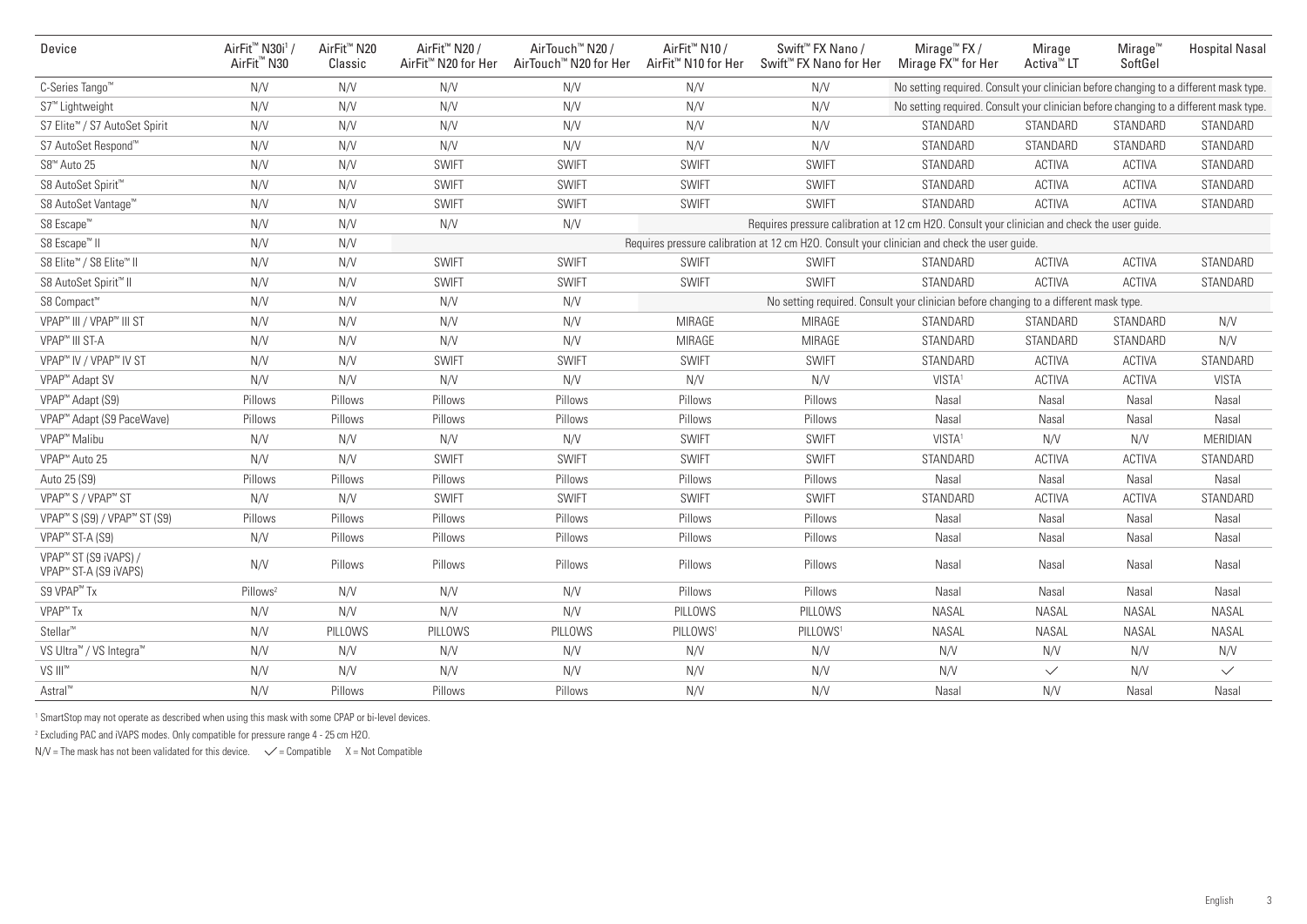## Nasal Masks 2

| Device                                                                                | Pixi™     | Mirage Kidsta <sup>™</sup> | Mirage Micro <sup>™</sup> | Mirage Vista <sup>™</sup> | Ultra Mirage II | Mirage        | Mirage Activa <sup>™</sup>                                                                   | Modular  | Papillon <sup>™</sup> | Meridian     |
|---------------------------------------------------------------------------------------|-----------|----------------------------|---------------------------|---------------------------|-----------------|---------------|----------------------------------------------------------------------------------------------|----------|-----------------------|--------------|
| AirMini <sup>™</sup>                                                                  | X         | X                          | X                         | $\times$                  | X               | X             | X                                                                                            | $\times$ | $\times$              | $\times$     |
| AirStart <sup>™</sup> 10 / AirSense <sup>™</sup> 10                                   | N/V       | Nasal                      | Nasal                     | Nasal                     | Nasal           | N/V           | Nasal                                                                                        | N/V      | N/V                   | Nasal        |
| AirCurve™ 10 VAuto / AirCurve™ 10 S /<br>AirCurve <sup>™</sup> 10 ST                  | N/V       | Nasal                      | Nasal                     | Nasal                     | Nasal           | N/V           | Nasal                                                                                        | N/V      | N/V                   | Nasal        |
| AirCurve™ 10 CS Pacewave                                                              | N/V       | Nasal                      | Nasal                     | Nasal                     | Nasal           | N/V           | Nasal                                                                                        | N/V      | N/V                   | Nasal        |
| AirCurve™ 10 CS-A Pacewave                                                            | N/V       | Nasal                      | Nasal                     | Nasal                     | Nasal           | N/V           | Nasal                                                                                        | N/V      | N/V                   | Nasal        |
| Lumis <sup>™</sup>                                                                    | N/V       | Nasal                      | Nasal                     | Nasal                     | Nasal           | N/V           | Nasal                                                                                        | N/V      | N/V                   | Nasal        |
| S9 AutoSet™ / S9 Elite™                                                               | N/V       | N/V                        | Nasal                     | Nasal                     | Nasal Ultra     | N/V           | Nasal                                                                                        | Nasal    | Nasal                 | Nasal        |
| S9 Escape <sup>™</sup>                                                                | N/V       | N/V                        | Nasal                     | Nasal                     | Nasal Ultra     | N/V           | Nasal                                                                                        | Nasal    | Nasal                 | Nasal        |
| AutoSet CS <sup>™</sup> 2                                                             | N/V       | N/V                        | VISTA <sup>1</sup>        | <b>VISTA</b>              | <b>ULTRA</b>    | N/V           | <b>ACTIVA</b>                                                                                | N/V      | PAPILLON              | <b>VISTA</b> |
| AutoSet CS™ (S9)                                                                      | N/V       | N/V                        | Nasal                     | Nasal                     | Nasal Ultra     | N/V           | Nasal                                                                                        | Nasal    | Nasal                 | Nasal        |
| AutoSet CS™ (S9 PaceWave) /<br>AutoSet CS-A™ (S9 PaceWave)                            | N/V       | N/V                        | Nasal                     | Nasal                     | Nasal Ultra     | N/V           | Nasal                                                                                        | Nasal    | Nasal                 | Nasal        |
| C-Series Tango <sup>™</sup>                                                           | N/V       | N/V                        | N/V                       |                           |                 |               | No setting required. Consult your clinician before changing to a different mask type.        |          |                       | N/V          |
| S7 <sup>™</sup> Lightweight                                                           | N/V       | N/V                        | N/V                       |                           |                 |               | No setting required. Consult your clinician before changing to a different mask type.        |          |                       | N/V          |
| S7 Elite™ / S7 AutoSet Spirit                                                         | N/V       | N/V                        | STANDARD                  | STANDARD                  | <b>ULTRA</b>    | <b>MIRAGE</b> | STANDARD                                                                                     | STANDARD | STANDARD              | N/V          |
| S7 AutoSet Respond™                                                                   | N/V       | N/V                        | STANDARD                  | STANDARD                  | <b>ULTRA</b>    | MIRAGE        | STANDARD                                                                                     | STANDARD | STANDARD              | N/V          |
| S8 <sup>™</sup> Auto 25                                                               | N/V       | N/V                        | STANDARD                  | STANDARD                  | <b>ULTRA</b>    | MIRAGE        | ACTIVA                                                                                       | N/V      | N/V                   | STANDARD     |
| S8 AutoSet Spirit <sup>™</sup>                                                        | N/V       | N/V                        | STANDARD                  | STANDARD                  | <b>ULTRA</b>    | MIRAGE        | ACTIVA                                                                                       | STANDARD | STANDARD              | STANDARD     |
| S8 AutoSet Vantage™                                                                   | N/V       | N/V                        | STANDARD                  | STANDARD                  | <b>ULTRA</b>    | MIRAGE        | <b>ACTIVA</b>                                                                                | STANDARD | STANDARD              | STANDARD     |
| S8 Escape <sup>™</sup>                                                                | N/V       | N/V                        |                           |                           |                 |               | Requires pressure calibration at 12 cm H2O. Consult your clinician and check the user quide. |          |                       |              |
| S8 Escape <sup>™</sup> II                                                             | N/V       | N/V                        |                           |                           |                 |               | Requires pressure calibration at 12 cm H2O. Consult your clinician and check the user guide. |          |                       |              |
| S8 Elite™ / S8 Elite™ II                                                              | N/V       | N/V                        | STANDARD                  | STANDARD                  | ULTRA           | <b>MIRAGE</b> | <b>ACTIVA</b>                                                                                | STANDARD | STANDARD              | STANDARD     |
| S8 AutoSet Spirit <sup>™</sup> II                                                     | N/V       | N/V                        | STANDARD                  | STANDARD                  | <b>ULTRA</b>    | MIRAGE        | <b>ACTIVA</b>                                                                                | STANDARD | STANDARD              | STANDARD     |
| S8 Compact™                                                                           | N/V       | N/V                        |                           |                           |                 |               | No setting required. Consult your clinician before changing to a different mask type.        |          |                       |              |
| VPAP <sup>™</sup> III / VPAP <sup>™</sup> III ST                                      | N/V       | N/V                        | STANDARD                  | STANDARD                  | <b>ULTRA</b>    | MIRAGE        | STANDARD                                                                                     | STANDARD | N/V                   | N/V          |
| VPAP <sup>™</sup> III ST-A                                                            | N/V       | STANDARD                   | STANDARD                  | STANDARD                  | <b>ULTRA</b>    | MIRAGE        | STANDARD                                                                                     | STANDARD | N/V                   | N/V          |
| VPAP <sup>™</sup> IV / VPAP™ IV ST                                                    | N/V       | N/V                        | STANDARD                  | STANDARD                  | <b>ULTRA</b>    | MIRAGE        | ACTIVA                                                                                       | N/V      | N/V                   | STANDARD     |
| VPAP <sup>™</sup> Adapt SV                                                            | N/V       | N/V                        | VISTA <sup>1</sup>        | <b>VISTA</b>              | <b>ULTRA</b>    | N/V           | <b>ACTIVA</b>                                                                                | N/V      | N/V                   | <b>VISTA</b> |
| VPAP <sup>™</sup> Adapt (S9)                                                          | N/V       | N/V                        | Nasal                     | Nasal                     | Nasal Ultra     | N/V           | Nasal                                                                                        | Nasal    | Nasal                 | Nasal        |
| VPAP <sup>™</sup> Adapt (S9 PaceWave)                                                 | N/V       | N/V                        | Nasal                     | Nasal                     | Nasal Ultra     | N/V           | Nasal                                                                                        | Nasal    | Nasal                 | Nasal        |
| VPAP <sup>™</sup> Malibu                                                              | N/V       | N/V                        | MERIDIAN                  | <b>VISTA</b>              | <b>ULTRA</b>    | N/V           | N/V                                                                                          | N/V      | N/V                   | MERIDIAN     |
| VPAP <sup>™</sup> Auto 25                                                             | N/V       | N/V                        | STANDARD                  | STANDARD                  | <b>ULTRA</b>    | MIRAGE        | ACTIVA                                                                                       | N/V      | N/V                   | STANDARD     |
| Auto 25 (S9)                                                                          | N/V       | N/V                        | Nasal                     | Nasal                     | Nasal Ultra     | N/V           | Nasal                                                                                        | Nasal    | Nasal                 | STANDARD     |
| VPAP <sup>™</sup> S / VPAP <sup>™</sup> ST                                            | N/V       | N/V                        | STANDARD                  | STANDARD                  | <b>ULTRA</b>    | <b>MIRAGE</b> | <b>ACTIVA</b>                                                                                | N/V      | N/V                   | STANDARD     |
| VPAP <sup>™</sup> S (S9) / VPAP <sup>™</sup> ST (S9) /<br>VPAP <sup>™</sup> ST-A (S9) | Pediatric | N/V                        | Nasal                     | Nasal                     | Nasal Ultra     | N/V           | Nasal                                                                                        | Nasal    | Nasal                 | Nasal        |
| VPAP <sup>™</sup> ST (S9 iVAPS) /<br>VPAP <sup>™</sup> ST-A (S9 iVAPS)                | Pediatric | N/V                        | Nasal                     | Nasal                     | Nasal Ultra     | N/V           | Nasal                                                                                        | Nasal    | Nasal                 | Nasal        |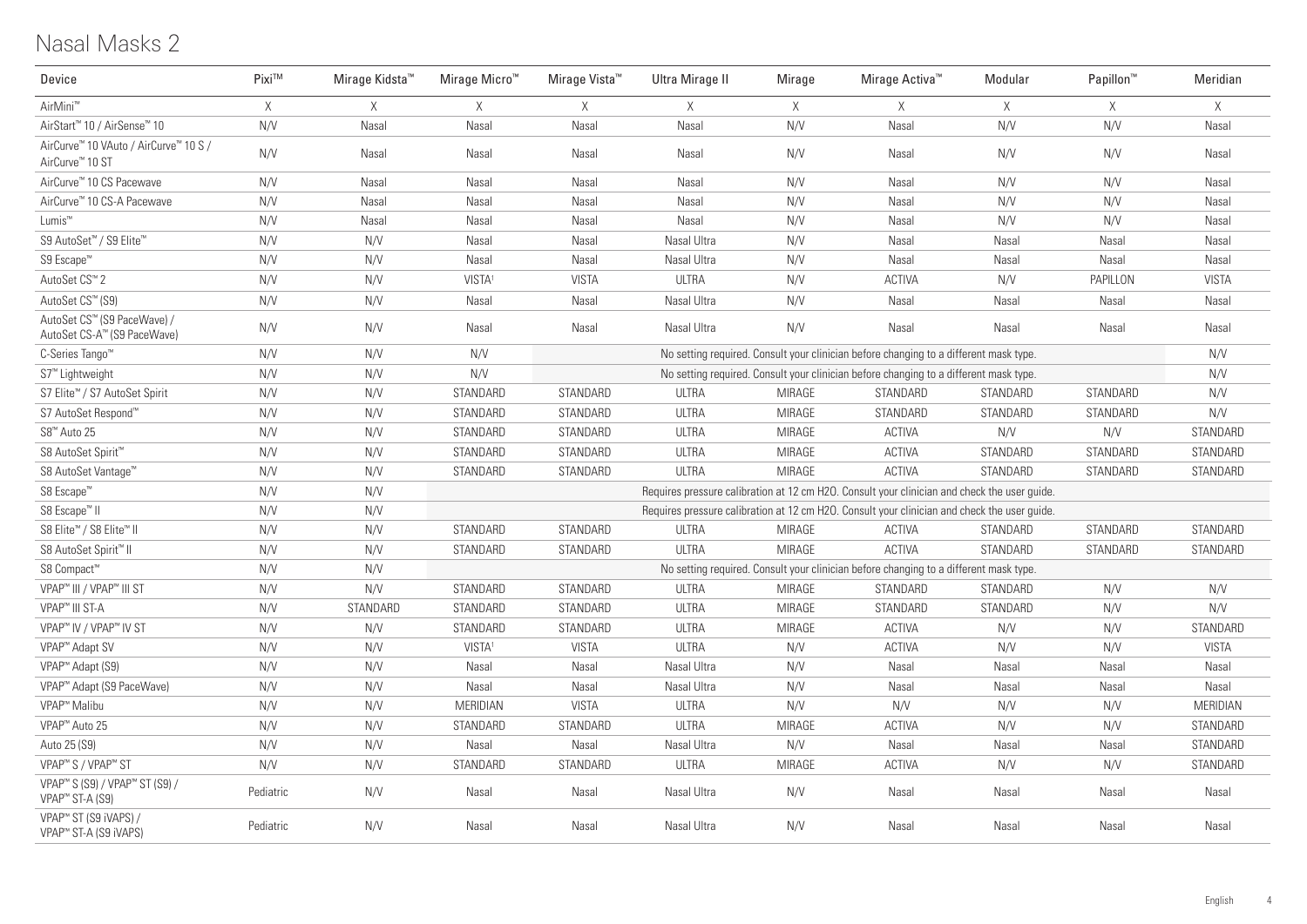| Device                  | Pixi™     | Mirage Kidsta™ | Mirage Micro <sup>™</sup> | Mirage Vista™ | Ultra Mirage II | Mirage | Mirage Activa™ | Modular | Papillon <sup>w</sup> | Meridian |
|-------------------------|-----------|----------------|---------------------------|---------------|-----------------|--------|----------------|---------|-----------------------|----------|
| S9 VPAP <sup>™</sup> Tx | Pediatric | N/V            | Nasal                     | Nasal         | Nasal Ultra     | N/V    | Nasal          | N/V     | N/V                   | Nasal    |
| VPAP <sup>™</sup> Tx    | N/V       | <b>NASAL</b>   | <b>NASAL</b>              | <b>NASAL</b>  | NASAL-ULTRA     | N/V    | <b>NASAL</b>   | N/V     | N/V                   | NASAL    |
| Stellar™                | Pediatric | <b>NASAL</b>   | <b>NASAL</b>              | <b>NASAL</b>  | ULTRA           | N/V    | <b>NASAL</b>   | N/V     | N/V                   | N/V      |
| VS Ultra™ / VS Integra™ | N/V       | N/V            | N/V                       | N/V           | N/V             | N/V    | N/V            | N/V     | N/V                   | N/V      |
| VS III™                 | N/V       | $\checkmark$   |                           |               |                 | N/V    | $\checkmark$   | N/V     | N/V                   | N/V      |
| Astral <sup>™</sup>     | Pediatric | Nasal          | Nasal                     | Nasal         | Nasal Ultra     | N/V    | N/V            | N/V     | N/V                   | N/V      |

N/V = The mask has not been validated for this device.

 $\checkmark$  = Compatible  $X$  = Not Compatible

### Nasal Pillows

| Device                                                               | AirFit <sup>™</sup> P30i <sup>1</sup> | AirFit <sup>™</sup> P10<br>For AirMini™ | AirFit <sup>™</sup> P10 /<br>AirFit <sup>™</sup> P10 for Her                          | Mirage Swift <sup>™</sup> | Mirage Swift <sup>™</sup> II | Swift <sup>™</sup> FX / Swift <sup>™</sup> FX for Her /<br>Swift <sup>™</sup> FX Bella / Swift <sup>™</sup> FX Bella Gray | Swift <sup>™</sup> LT | Swift <sup>™</sup> LT for Her /<br>Swift <sup>™</sup> LT-F |  |  |  |  |
|----------------------------------------------------------------------|---------------------------------------|-----------------------------------------|---------------------------------------------------------------------------------------|---------------------------|------------------------------|---------------------------------------------------------------------------------------------------------------------------|-----------------------|------------------------------------------------------------|--|--|--|--|
| AirMini <sup>™</sup>                                                 | $\times$                              | $\checkmark$                            | $\times$                                                                              | X                         | $\times$                     | $\times$                                                                                                                  | X                     | $\times$                                                   |  |  |  |  |
| AirStart <sup>™</sup> 10 / AirSense™ 10                              | Pillows                               | $\mathsf X$                             | Pillows <sup>2</sup>                                                                  | N/V                       | Pillows                      | Pillows                                                                                                                   | Pillows               | Pillows                                                    |  |  |  |  |
| AirCurve™ 10 VAuto / AirCurve™ 10 S /<br>AirCurve <sup>™</sup> 10 ST | Pillows                               | X                                       | Pillows <sup>2</sup>                                                                  | N/V                       | Pillows                      | Pillows                                                                                                                   | Pillows               | Pillows                                                    |  |  |  |  |
| AirCurve™ 10 CS Pacewave                                             | Pillows                               | X                                       | Pillows <sup>2</sup>                                                                  | N/V                       | Pillows                      | Pillows                                                                                                                   | Pillows               | Pillows                                                    |  |  |  |  |
| AirCurve™ 10 CS-A Pacewave                                           | N/V                                   | $\times$                                | Pillows <sup>2</sup>                                                                  | N/V                       | Pillows                      | Pillows                                                                                                                   | Pillows               | Pillows                                                    |  |  |  |  |
| Lumis <sup>™</sup>                                                   | N/V                                   | X                                       | Pillows <sup>2</sup>                                                                  | N/V                       | Pillows                      | Pillows                                                                                                                   | Pillows               | Pillows                                                    |  |  |  |  |
| S9 AutoSet™ / S9 Elite™                                              | Pillows                               | X                                       | Pillows                                                                               | Pillows                   | Pillows                      | Pillows                                                                                                                   | Pillows               | Pillows                                                    |  |  |  |  |
| S9 Escape <sup>™</sup>                                               | Pillows                               | X                                       | Pillows                                                                               | Pillows                   | Pillows                      | Pillows                                                                                                                   | Pillows               | Pillows                                                    |  |  |  |  |
| AutoSet CS <sup>™</sup> 2                                            | N/V                                   | X                                       | N/V                                                                                   | N/V                       | N/V                          | N/V                                                                                                                       | N/V                   | N/V                                                        |  |  |  |  |
| AutoSet CS™ (S9)                                                     | Pillows                               | X                                       | Pillows <sup>2</sup>                                                                  | Pillows                   | Pillows                      | Pillows                                                                                                                   | Pillows               | Pillows                                                    |  |  |  |  |
| AutoSet CS™ (S9 PaceWave)                                            | Pillows                               | X                                       | Pillows <sup>2</sup>                                                                  | Pillows                   | Pillows                      | Pillows                                                                                                                   | Pillows               | Pillows                                                    |  |  |  |  |
| AutoSet CS-A™ (S9 PaceWave)                                          | N/V                                   | X                                       | Pillows <sup>2</sup>                                                                  | Pillows                   | Pillows                      | Pillows                                                                                                                   | Pillows               | Pillows                                                    |  |  |  |  |
| C-Series Tango <sup>™</sup>                                          | N/V                                   | $\mathsf X$                             | No setting required. Consult your clinician before changing to a different mask type. |                           |                              |                                                                                                                           |                       |                                                            |  |  |  |  |
| S7 <sup>™</sup> Lightweight                                          | N/V                                   | Χ                                       |                                                                                       |                           |                              | No setting required. Consult your clinician before changing to a different mask type.                                     |                       |                                                            |  |  |  |  |
| S7 Elite™ / S7 AutoSet Spirit                                        | N/V                                   | X                                       | <b>MIRAGE</b>                                                                         | <b>MIRAGE</b>             | <b>MIRAGE</b>                | <b>MIRAGE</b>                                                                                                             | <b>MIRAGE</b>         | <b>MIRAGE</b>                                              |  |  |  |  |
| S7 AutoSet Respond™                                                  | N/V                                   | Χ                                       | <b>MIRAGE</b>                                                                         | <b>MIRAGE</b>             | <b>MIRAGE</b>                | <b>MIRAGE</b>                                                                                                             | <b>MIRAGE</b>         | <b>MIRAGE</b>                                              |  |  |  |  |
| S8 <sup>™</sup> Auto 25                                              | N/V                                   | X                                       | <b>SWIFT</b>                                                                          | <b>SWIFT</b>              | <b>SWIFT</b>                 | <b>SWIFT</b>                                                                                                              | SWIFT                 | SWIFT                                                      |  |  |  |  |
| S8 AutoSet Spirit <sup>™</sup>                                       | N/V                                   | $\times$                                | <b>SWIFT</b>                                                                          | <b>SWIFT</b>              | <b>SWIFT</b>                 | <b>SWIFT</b>                                                                                                              | SWIFT                 | <b>SWIFT</b>                                               |  |  |  |  |
| S8 AutoSet Vantage™                                                  | N/V                                   | X                                       | <b>SWIFT</b>                                                                          | <b>SWIFT</b>              | <b>SWIFT</b>                 | <b>SWIFT</b>                                                                                                              | <b>SWIFT</b>          | <b>SWIFT</b>                                               |  |  |  |  |
| S8 Escape <sup>™</sup>                                               | N/V                                   | X                                       |                                                                                       |                           |                              | Requires pressure calibration at 12 cm H2O. Consult your clinician and check the user quide.                              |                       |                                                            |  |  |  |  |
| S8 Escape <sup>™</sup> II                                            | N/V                                   | $\mathsf X$                             |                                                                                       |                           |                              | Requires pressure calibration at 12 cm H2O. Consult your clinician and check the user guide.                              |                       |                                                            |  |  |  |  |
| S8 Elite <sup>™</sup> / S8 Elite <sup>™</sup> II                     | N/V                                   | $\times$                                | <b>SWIFT</b>                                                                          | <b>SWIFT</b>              | <b>SWIFT</b>                 | <b>SWIFT</b>                                                                                                              | <b>SWIFT</b>          | <b>SWIFT</b>                                               |  |  |  |  |
| S8 AutoSet Spirit™ II                                                | N/V                                   | X                                       | <b>SWIFT</b>                                                                          | <b>SWIFT</b>              | <b>SWIFT</b>                 | <b>SWIFT</b>                                                                                                              | SWIFT                 | SWIFT                                                      |  |  |  |  |
| S8 Compact™                                                          | N/V                                   | X                                       |                                                                                       |                           |                              | No setting required. Consult your clinician before changing to a different mask type.                                     |                       |                                                            |  |  |  |  |
| VPAP <sup>™</sup> III / VPAP <sup>™</sup> III ST                     | N/V                                   | $\mathsf X$                             | MIRAGE <sup>2</sup>                                                                   | <b>MIRAGE</b>             | <b>MIRAGE</b>                | <b>MIRAGE</b>                                                                                                             | <b>MIRAGE</b>         | <b>MIRAGE</b>                                              |  |  |  |  |
| VPAP <sup>™</sup> III ST-A                                           | N/V                                   | X                                       | MIRAGE <sup>2</sup>                                                                   | <b>MIRAGE</b>             | <b>MIRAGE</b>                | MIRAGE                                                                                                                    | <b>MIRAGE</b>         | <b>MIRAGE</b>                                              |  |  |  |  |
| VPAP™ IV / VPAP™ IV ST                                               | N/V                                   | X                                       | SWIFT <sup>2</sup>                                                                    | <b>SWIFT</b>              | <b>SWIFT</b>                 | <b>SWIFT</b>                                                                                                              | SWIFT                 | SWIFT                                                      |  |  |  |  |
| VPAP <sup>™</sup> Adapt SV                                           | N/V                                   | X                                       | N/V                                                                                   | N/V                       | N/V                          | N/V                                                                                                                       | N/V                   | N/V                                                        |  |  |  |  |